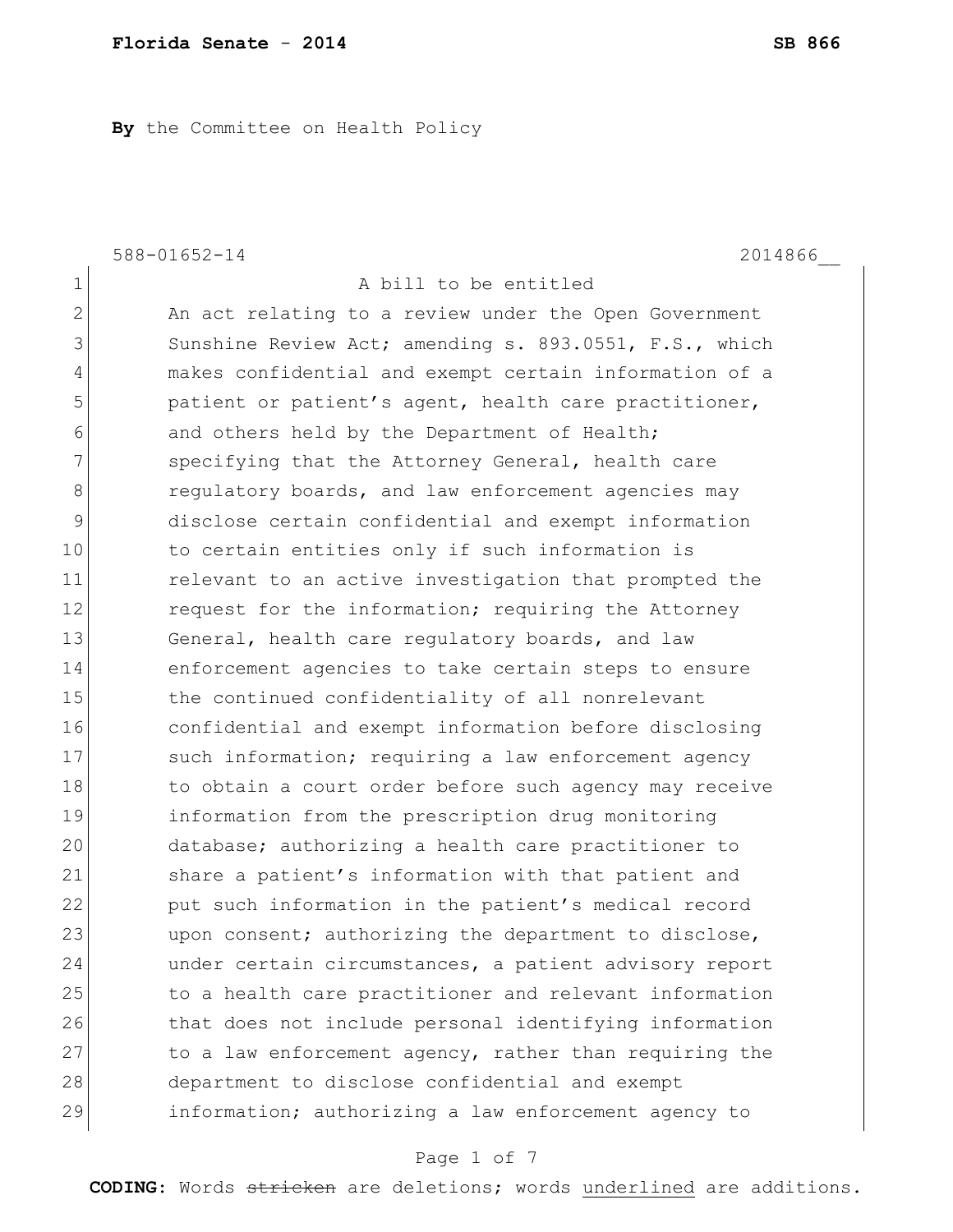|    | $588 - 01652 - 14$<br>2014866                               |
|----|-------------------------------------------------------------|
| 30 | use specified information to support a court order,         |
| 31 | rather than to disclose confidential and exempt             |
| 32 | information to a criminal justice agency; prohibiting       |
| 33 | an agency or person who obtains specified confidential      |
| 34 | and exempt information from disclosing such                 |
| 35 | information except under certain circumstances; saving      |
| 36 | the exemption from repeal under the Open Government         |
| 37 | Sunset Review Act; providing an effective date.             |
| 38 |                                                             |
| 39 | Be It Enacted by the Legislature of the State of Florida:   |
| 40 |                                                             |
| 41 | Section 1. Section 893.0551, Florida Statutes, is amended   |
| 42 | to read:                                                    |
| 43 | 893.0551 Public records exemption for the prescription drug |
| 44 | monitoring program.-                                        |
| 45 | (1) As used in For purposes of this section, the term:      |
| 46 | (a) "Active investigation" has the same meaning as provided |
| 47 | in s. 893.055.                                              |
| 48 | (b) "Dispenser" has the same meaning as provided in s.      |
| 49 | 893.055.                                                    |
| 50 | (c) "Health care practitioner" or "practitioner" has the    |
| 51 | same meaning as provided in s. 893.055.                     |
| 52 | (d) "Health care regulatory board" has the same meaning as  |
| 53 | provided in s. 893.055.                                     |
| 54 | (e) "Law enforcement agency" has the same meaning as        |
| 55 | provided in s. 893.055.                                     |
| 56 | (f) "Pharmacist" means a any person licensed under chapter  |
| 57 | 465 to practice the profession of pharmacy.                 |
| 58 | (g) "Pharmacy" has the same meaning as provided in s.       |
|    | Page 2 of 7                                                 |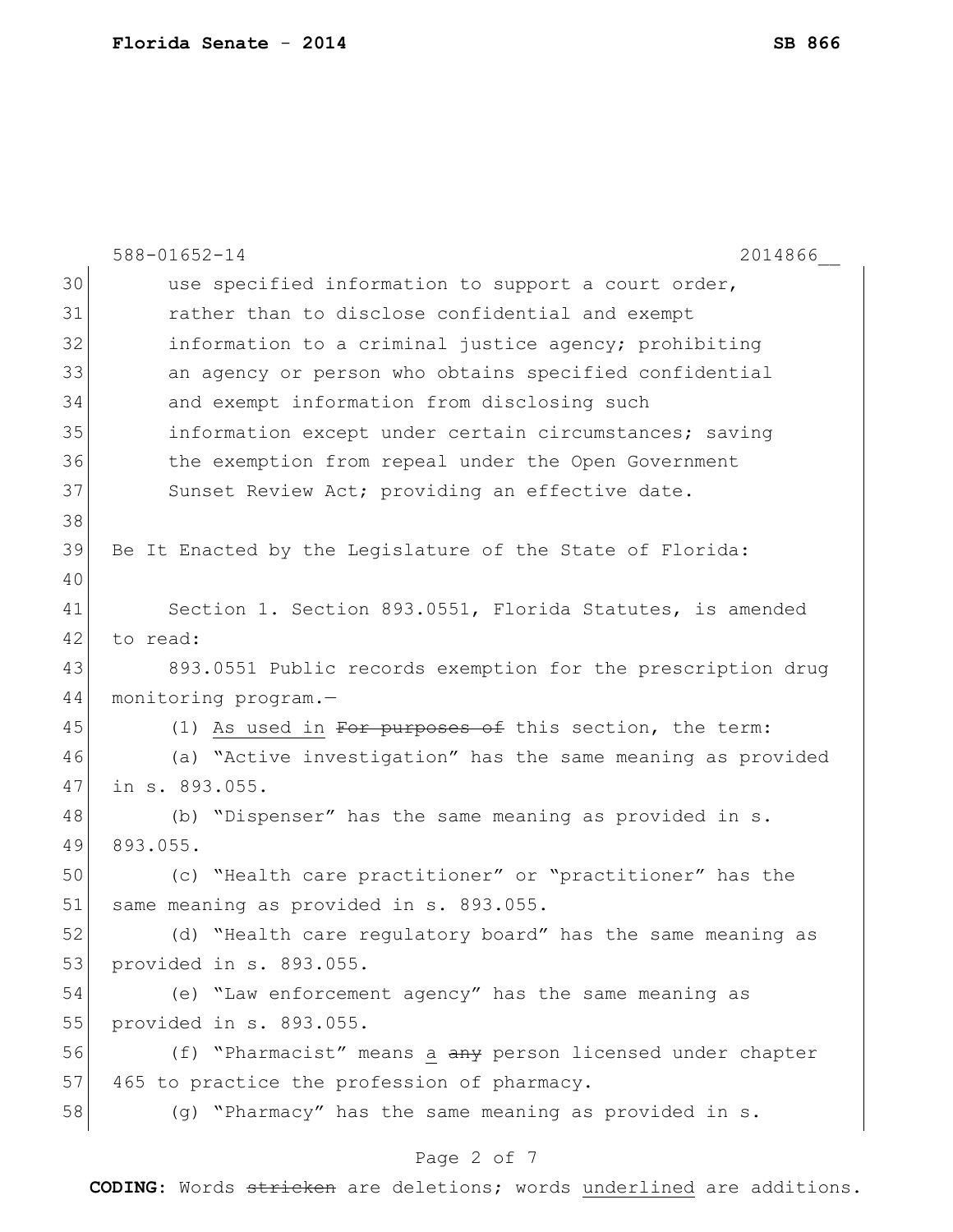|    | 588-01652-14<br>2014866                                             |
|----|---------------------------------------------------------------------|
| 59 | 893.055.                                                            |
| 60 | "Prescriber" has the same meaning as provided in s.<br>(h)          |
| 61 | 893.055.                                                            |
| 62 | (2) The following information of a patient or patient's             |
| 63 | agent, a health care practitioner, a dispenser, an employee of      |
| 64 | the practitioner who is acting on behalf of and at the direction    |
| 65 | of the practitioner, a pharmacist, or a pharmacy which that is      |
| 66 | contained in records held by the department under s. 893.055 is     |
| 67 | confidential and exempt from s. $119.07(1)$ and s. $24(a)$ , Art. I |
| 68 | of the State Constitution:                                          |
| 69 | $(a)$ Name.                                                         |
| 70 | (b) Address.                                                        |
| 71 | (c) Telephone number.                                               |
| 72 | Insurance plan number.<br>(d)                                       |
| 73 | (e) Government-issued identification number.                        |
| 74 | (f) Provider number.                                                |
| 75 | (g) Drug Enforcement Administration number.                         |
| 76 | (h) Any other unique identifying information or number.             |
| 77 | (3) The department shall disclose such confidential and             |
| 78 | exempt information to the following persons or entities after       |
| 79 | using a verification process to ensure the legitimacy of that       |
| 80 | person's or entity's request for the information:                   |
| 81 | (a) The Attorney General and his or her designee when               |
| 82 | working on Medicaid fraud cases involving prescription drugs or     |
| 83 | when the Attorney General has initiated a review of specific        |
| 84 | identifiers of Medicaid fraud regarding prescription drugs. The     |
| 85 | Attorney General or his or her designee may disclose to a           |
| 86 | criminal justice agency as defined in s. 119.011 only the           |
| 87 | confidential and exempt information received from the department    |
|    |                                                                     |

# Page 3 of 7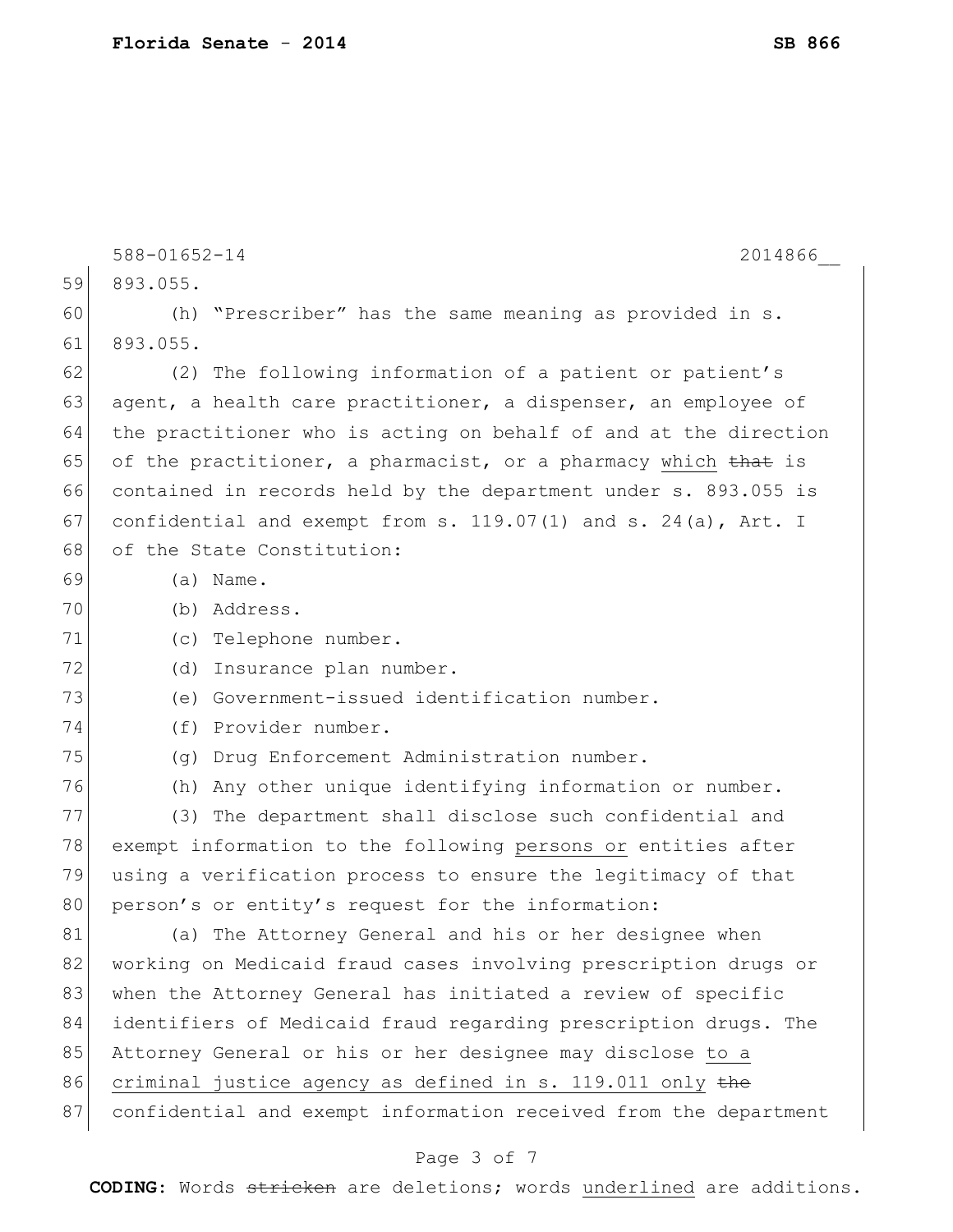588-01652-14 2014866\_\_ 88 which is relevant to <del>a criminal justice agency as defined in s.</del> 89 119.011 as part of an active investigation that prompted the 90 request for the information that is specific to a violation of 91 prescription drug abuse or prescription drug diversion law as it 92 relates to controlled substances. Before disclosing any 93 information to a criminal justice agency, the Attorney General 94 or his or her designee must take steps to ensure the continued 95 confidentiality of all confidential and exempt information. At a 96 minimum, these steps must include redacting or deleting all 97 | nonrelevant information. The Attorney General's Medicaid fraud 98 investigators may not have direct access to the department's 99 database. 100 (b) The department's relevant health care regulatory boards 101 responsible for the licensure, requlation, or discipline of a 102 practitioner, pharmacist, or other person who is authorized to

103 prescribe, administer, or dispense controlled substances and who is involved in a specific controlled substances investigation 105 for prescription drugs involving a designated person. The health 106 care regulatory boards may request information from the department but may not have direct access to its database. The 108 health care regulatory boards may provide such information to a law enforcement agency pursuant to ss. 456.066 and 456.073 only information that is relevant to the specific controlled substances investigation that prompted the request for the information. Before disclosing any information to a law enforcement agency, a healthcare regulatory board must take steps to ensure the continued confidentiality of all 115 confidential and exempt information. At a minimum, these steps must include redacting or deleting all nonrelevant information.

### Page 4 of 7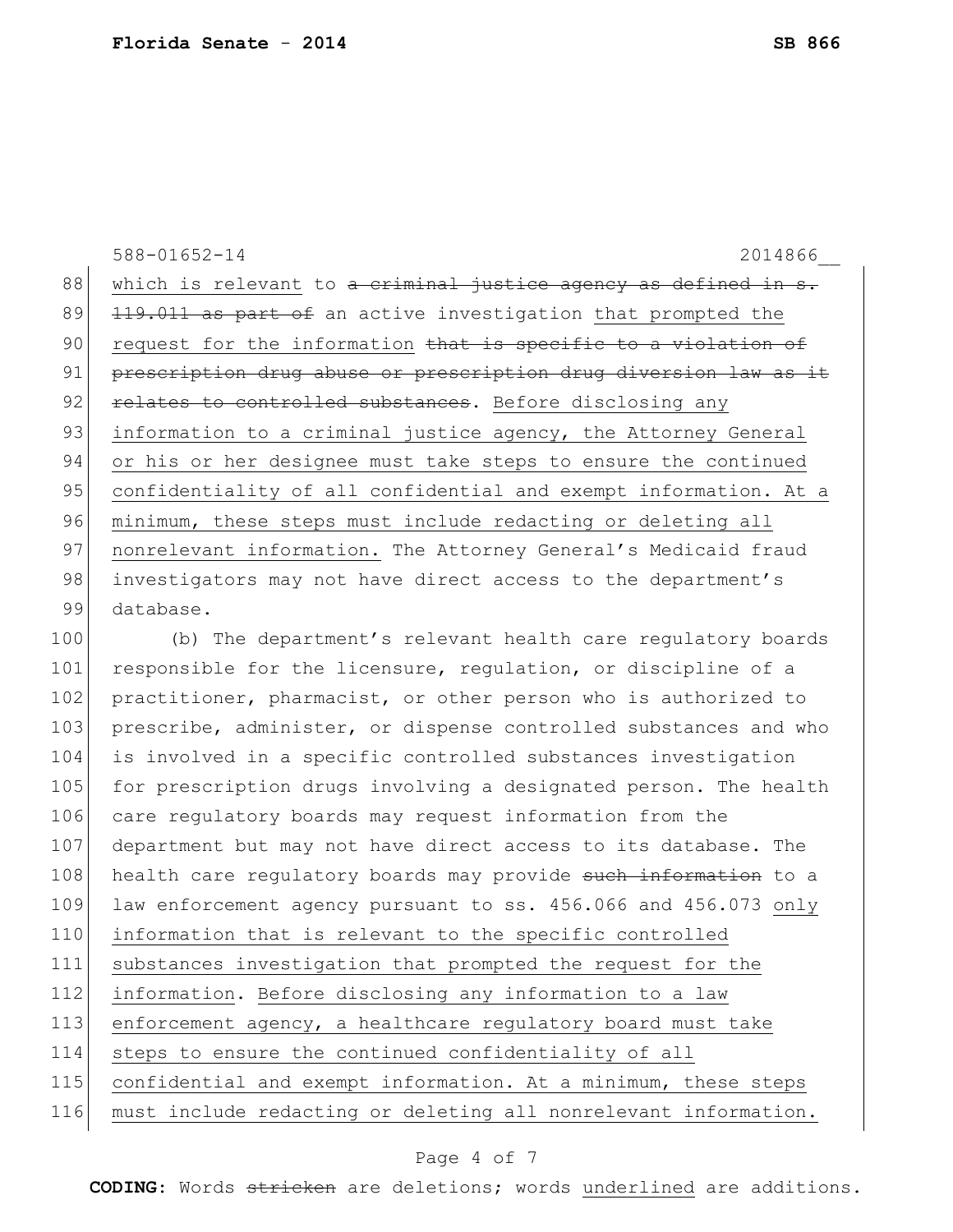588-01652-14 2014866\_\_ 117 (c) A law enforcement agency that has initiated an active 118 investigation involving a specific violation of law regarding 119 prescription drug abuse or diversion of prescribed controlled 120 substances and that has obtained a court order issued by a court 121 of competent jurisdiction upon a showing of reasonable suspicion 122 of potential criminal activity, fraud, or theft regarding 123 prescribed controlled substances. The law enforcement agency may 124 disclose to a criminal justice agency as defined in s. 119.011 125 only the confidential and exempt information received from the 126 department which is relevant to a criminal justice agency as 127 defined in s. 119.011 as part of an active investigation that  $128$  prompted the request for the information that is specific to a 129 violation of prescription drug abuse or prescription drug 130 diversion law as it relates to controlled substances. Before 131 disclosing any information to a criminal justice agency, a law 132 enforcement agency must take steps to ensure the continued 133 confidentiality of all confidential and exempt information. At a 134 minimum, these steps must include redacting or deleting all 135 nonrelevant information. A law enforcement agency may request 136 information from the department but may not have direct access 137 to its database. 138 (d) A health care practitioner who certifies that the 139 information is necessary to provide medical treatment to a 140 current patient in accordance with ss. 893.05 and 893.055. A 141 health care practitioner who receives a current patient's 142 confidential and exempt information under this subsection may 143 disclose such information to the patient or the patient's legal 144 representative. Upon the patient's or the legal representative's

145 written consent, the health care practitioner may place such

### Page 5 of 7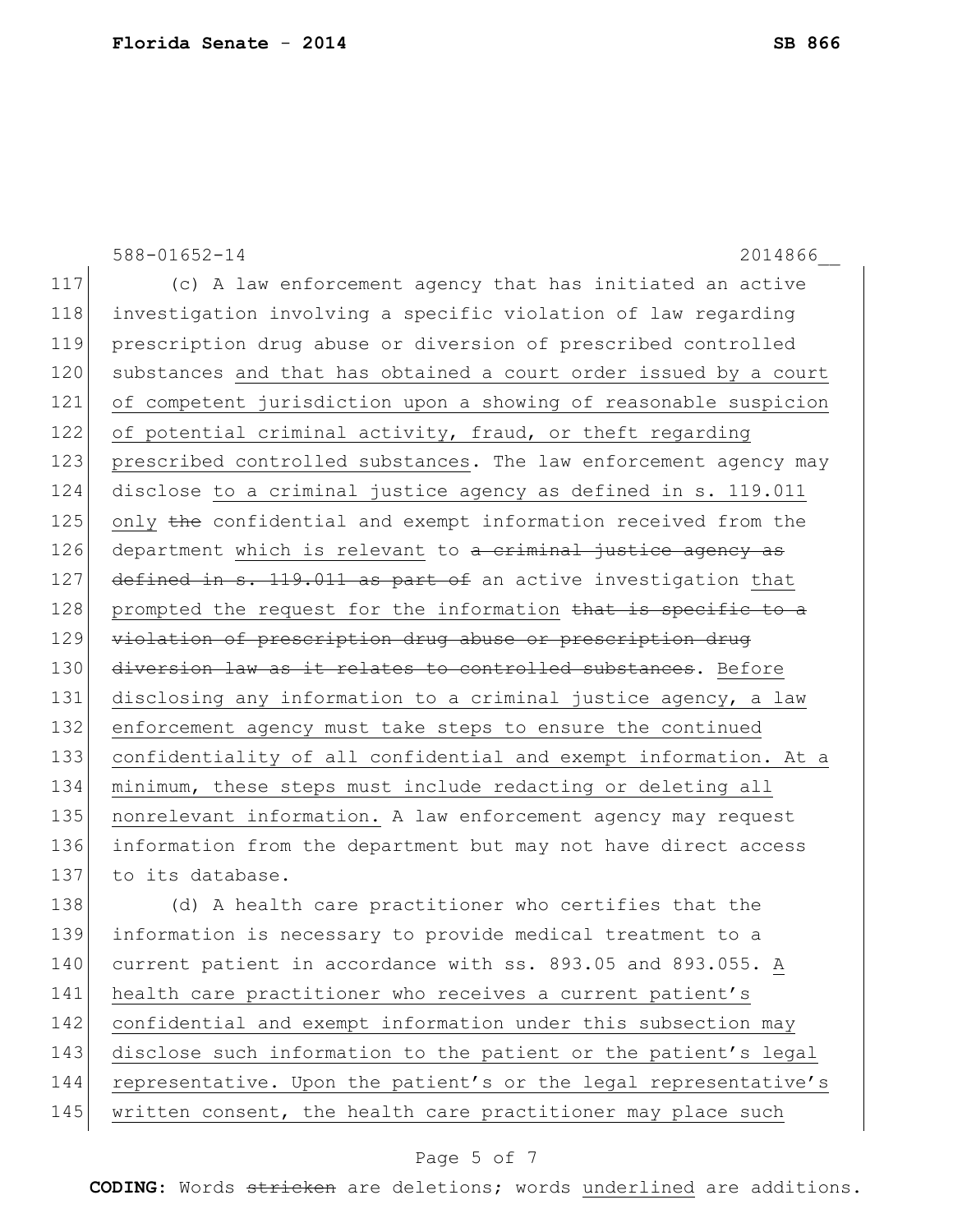|     | 588-01652-14<br>2014866                                          |
|-----|------------------------------------------------------------------|
| 146 | information in the patient's medical record, including           |
| 147 | electronic medical records, and may disclose such information    |
| 148 | subject to the requirements of s. 456.057.                       |
| 149 | (e) A pharmacist who certifies that the requested                |
| 150 | information will be used to dispense controlled substances to a  |
| 151 | current patient in accordance with ss. 893.04 and 893.055.       |
| 152 | (f) A patient or the legal guardian or designated health         |
| 153 | care surrogate for an incapacitated patient, if applicable,      |
| 154 | making a request as provided in s. $893.055(7)(c)4$ .            |
| 155 | (g) The patient's pharmacy, prescriber, or dispenser who         |
| 156 | certifies that the information is necessary to provide medical   |
| 157 | treatment to his or her current patient in accordance with s.    |
| 158 | 893.055.                                                         |
| 159 | (4) If the department determines that there exists a             |
| 160 | pattern of controlled substance abuse consistent with department |
| 161 | rules for identifying indicators of such abuse, the department   |
| 162 | may provide:                                                     |
| 163 | (a) A patient advisory report to an appropriate health care      |
| 164 | practitioner; and                                                |
| 165 | (b) Relevant information that does not contain personal          |
| 166 | identifying information to the applicable law enforcement        |
| 167 | agency. A law enforcement agency may use such information to     |
| 168 | support a court order pursuant to paragraph (3) (c) shall        |
| 169 | disclose such confidential and exempt information to the         |
| 170 | applicable law enforcement agency in accordance with s.          |
| 171 | 893.055(7)(f). The law enforcement agency may disclose the       |
| 172 | confidential and exempt information received from the department |
| 173 | to a criminal justice agency as defined in s. 119.011 as part of |
| 174 | an active investigation that is specific to a violation of s.    |
|     |                                                                  |

# Page 6 of 7